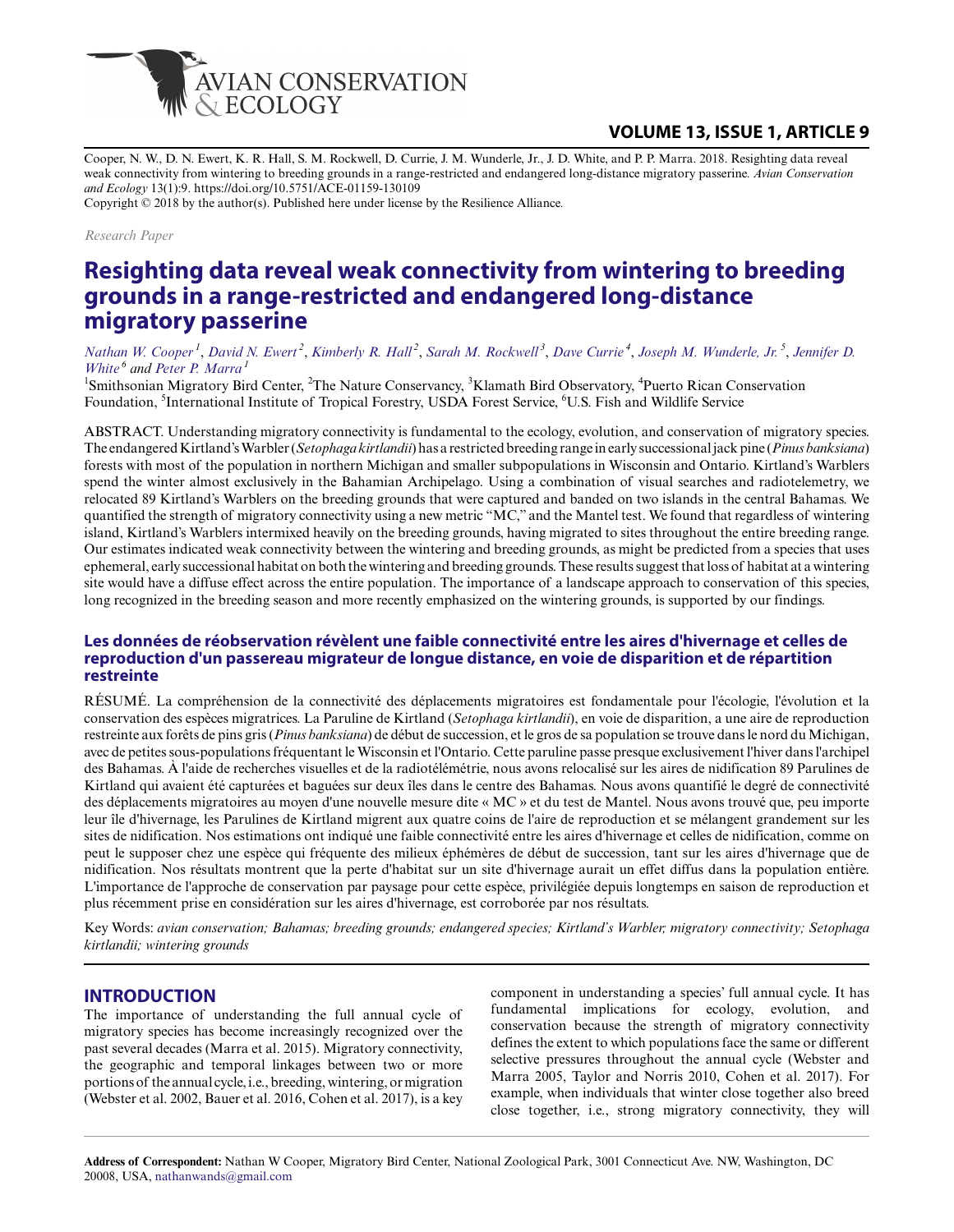experience many of the same ecological forces. Without this understanding, population ecologists cannot determine how factors that limit local breeding or wintering populations will scale up to shape range-wide population dynamics (Rushing et al. 2016*a*). Moreover, we now know that conditions during any one part of the annual cycle can affect individuals in subsequent periods (Marra et al. 1998, 2015, Harrison et al. 2011, Rockwell et al. 2012, Cooper et al. 2015). The strength of migratory connectivity determines how these individual level carryover effects will impact populations. With the growing appreciation of full annual cycle ecology, migratory connectivity has become an important demographic parameter, and describing and quantifying it is a critical step in developing effective conservation plans (Rushing et al. 2016*a*).

Researchers have used a wide array of techniques to investigate migratory connectivity across a diverse suite of species. Morphological differentiation, stable isotopes, parasite species assemblages, and genetic markers are among the techniques that may resolve connectivity at broad spatial scales (Hobson 2005, Ricklefs et al. 2005, Smith et al. 2005, Boulet and Norris 2006, Rushing et al. 2014). In contrast, returns from banded birds (Marra et al. 2014), sightings of individuals during different parts of the life cycle (Gratto-Trevor et al. 2012), and tracking by radiotelemetry, satellite transmitters, and geolocators provide finer scale spatial resolution (Bridge et al. 2011, 2013). In particular, data obtained from both light-level and GPS geolocators have dramatically increased our ability to establish connectivity patterns for small organisms such as passerines (e.g., Stutchbury et al. 2009, Bächler et al. 2010, Heckscher et al. 2011, Ryder et al. 2011, Hallworth et al. 2015, Fraser et al. 2017). Each of these approaches, alone or integrated with others (Royle and Rubenstein 2004, Ruegg et al. 2014, Rushing et al. 2014, Hobson and Kardynal 2016), contributes to delimiting the distribution of populations throughout the annual cycle and thus provides a better understanding of migratory connectivity and its consequences for populations (Webster and Marra 2005, Wilcove and Wikelski 2008, Marra et al. 2015, Taylor and Stutchbury 2016).

Despite technological advances, the most precise method available to describe breeding and wintering connectivity is by visually locating the same individual from one season to the next. This has been done with some nonpasserines such as Brant Geese (*Branta bernicla*; Sedinger et al. 2007) and Piping Plovers (*Charadrius melodus*; Gratto-Trevor et al. 2012). Although there are records of individual passerines being found on both the breeding and wintering grounds (Sykes and Clench 1998, Rimmer and McFarland 2001, Koronkiewicz and Sogge 2002, Koronkiewicz et al. 2006, Townsend and Rimmer 2006, Ryder et al. 2011, Ewert et al. 2012), resighting probability is typically low, and therefore the number of records for any one species is often too low to permit description of migratory connectivity (Cohen et al. 2014, Thorup et al. 2014).

Even when sample sizes are large enough to permit analysis, spatial variation in resighting probability resulting from differences in both sampling effort and detection probability can introduce bias into estimates of migratory connectivity (Cohen et al. 2014, Thorup et al. 2014). Because banding and resighting data are typically collected opportunistically as part of many unrelated studies and then combined into large databases, e.g., the North American Bird Banding Laboratory and EURING, most suitable habitat is not sampled at all, let alone in proportion to the abundance of individuals at those sites, leading to uneven sampling effort. Moreover, detection probability typically varies across the different habitat types and locations that are sampled (Cohen et al. 2014, Thorup et al. 2014). Accounting for imperfect detection and variation in detectability has become standard practice when estimating many different parameters, e.g., survival, abundance, density, and species diversity, that are fundamental to the understanding of animal ecology (Kellner and Swihart 2014), but few studies of migratory connectivity have addressed detectability (Cohen et al. 2014). Two recent studies discussed the difficulties of using resighting data to estimate migratory connectivity at continental or larger scales, especially for those species with few resightings (Cohen et al. 2014, Thorup et al. 2014). In contrast, species with restricted ranges and whose complete distribution is well known and accessible, such as the Kirtland's Warbler (*Setophaga kirtlandii*), present a unique opportunity to more readily use resighting data to describe and quantify migratory connectivity.

The Kirtland's Warbler is one of North America's rarest migratory passerines, breeding in young jack pine (*Pinus banksiana*) forest primarily in northern Michigan (Bocetti et al. 2014), with more recently established and much smaller subpopulations in Wisconsin (Trick et al. 2008) and Ontario (Richard 2008, 2013). Kirtland's Warblers winter almost exclusively in the Bahamian Archipelago (Bocetti et al. 2014, Cooper et al. 2017) and are one of the most range-restricted species in North America. Given that there are broadscale ecological forces, e.g., climate change, disease, and pest outbreaks, that could impact their entire breeding or wintering range, having a restricted range does have important ecological and conservation implications. However, finer scale ecological forces, e.g., hurricanes, fire, land-use changes, and habitat loss, might only impact individual islands or portions of islands within their wintering range. Thus, migratory connectivity is an important concept even for species with restricted ranges.

Our goal is to describe and quantify the migratory connectivity of Kirtland's Warblers. We combine resighting data from two sources: (1) birds banded on the wintering grounds and resighted during surveys on the breeding grounds, and (2) birds banded and radio-tagged on the wintering grounds and resighted following radiotelemetry on the breeding grounds. We use these data to describe how Kirtland's Warblers from two islands in the central Bahamas, where the species appears to be most abundant (Cooper et al. 2017; Cooper, Ewert, and Wunderle, *personal observations*), are distributed on the breeding range to determine the strength of connectivity between wintering and breeding areas. Migratory connectivity has only been described for more widely distributed species, and therefore, Kirtland's Warblers represent a unique data point along the continuum of range sizes. Furthermore, because of their restricted range size, this study represents the first connectivity study to sample this extensively across the breeding range. By describing and quantifying the migratory connectivity of this endangered species, we can begin to evaluate the potential impact of changes to winter habitat on breeding season population dynamics, information needed to implement full annual cycle conservation activities.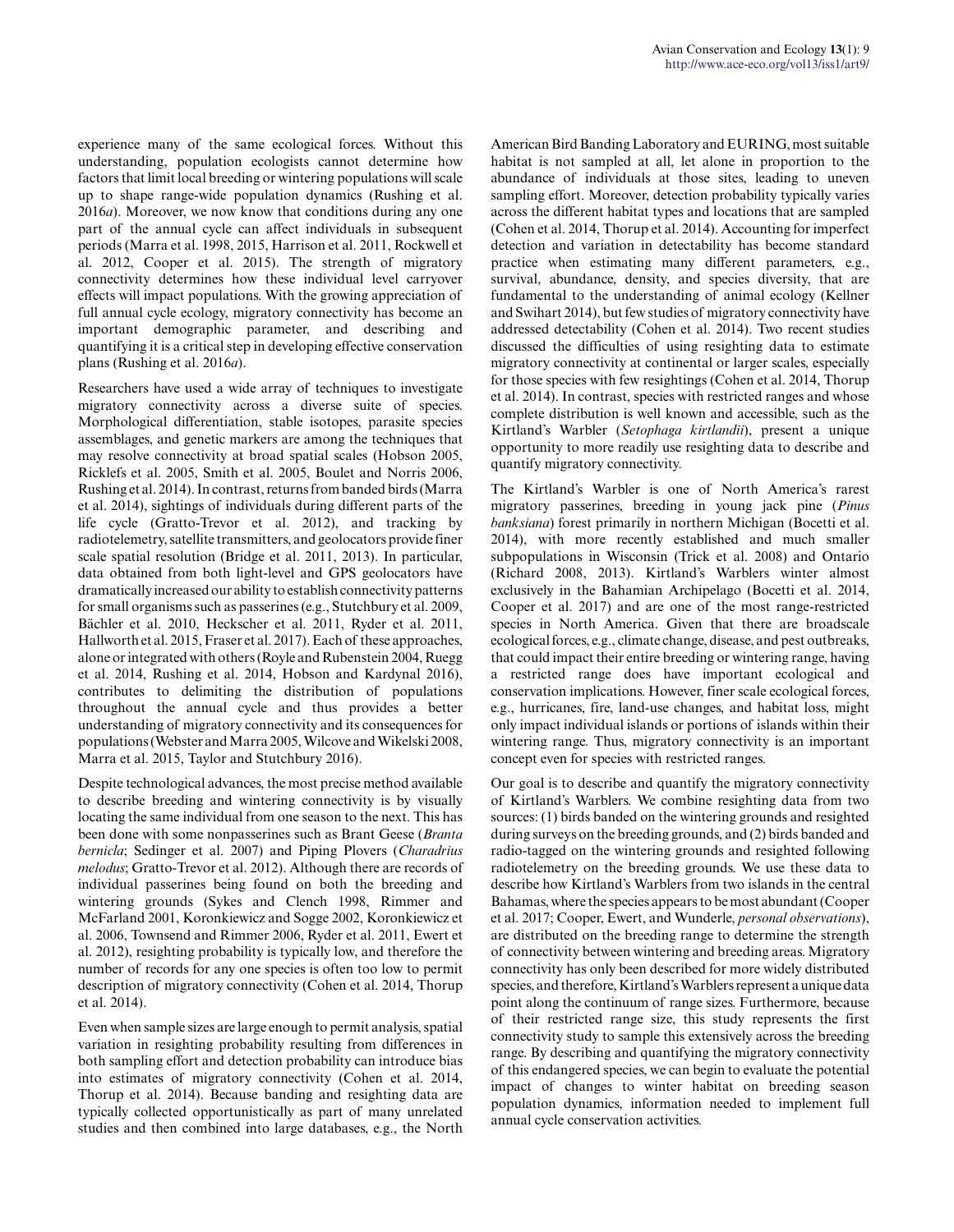#### **METHODS**

Nearly the entire world's population of Kirtland's Warblers breeds on approximately 89,000 ha of jack pine forest in the Upper and Lower Peninsulas of Michigan that is managed by the Michigan Department of Natural Resources, the U.S. Forest Service (USFS), and the U.S. Fish and Wildlife Service. During our study, a few Kirtland's Warblers also bred in Wisconsin (0-23 males) and Ontario (0-3 males). To assess migratory connectivity in Kirtland's Warblers, we used data from a color-banding and resighting effort (2002-2010) and a coded radio-tag telemetry study (2017). Birds for the banding and resighting study were captured and banded during the wintering period on Eleuthera, in the central Bahamas, and later searched for extensively on the breeding grounds. For the radiotelemetry study, we captured birds on Cat Island, which is also in the central Bahamas. We then used an array of automated telemetry towers, in addition to handheld and car-mounted radio antennas, to relocate and then resight tagged individuals on the breeding grounds.

#### **Banding and resighting study**

Kirtland's Warblers on Eleuthera, The Bahamas, were captured and banded by both focal and passive mist netting from 2002 to 2009 as summarized in Wunderle et al. (2010, 2014). We uniquely color banded 220 individuals (141 males, 79 females) on Eleuthera. Resighting data came from a variety of sources including the annual Kirtland's Warbler census and research projects carried out by S. M. Rockwell (e.g., Rockwell et al. 2012, 2017), but most detections (75%) came as a result of our own systematic searches. In the Lower Peninsula, which held the vast majority of breeding Kirtland's Warblers (97%-100% depending on the year), we spent more than ∼1700 hours from 2004 to 2009 systematically searching for banded individuals at a subset of sites within each breeding region (see *Statistical analysis* for region definitions). During our surveys, banded birds were located by walking transects at each site, except at sites with few birds where it was more efficient to check all males for bands by walking from one singing male to another. Transects were spaced in an attempt to locate all singing males at each site. We surveyed from sunrise to early afternoon, in May, June, and/or early July. At each site, we attempted to find all singing males and assess their banding status. In all years, we also incorporated observations of banded birds sighted opportunistically during other research projects. For all areas outside of the Lower Peninsula, which held very few birds  $($  < 1%-3%), we relied on the annual census conducted by the Michigan and Wisconsin Departments of Natural Resources and the USFS that attempted to count all singing males in the population. This census was conducted across all known breeding habitat in the Lower and Upper Peninsulas (2003-2010) and began in Wisconsin in 2008 and in Ontario in 2004. During annual censuses in Wisconsin, Ontario, and the Upper Peninsula, each bird was checked for color bands, but for the Lower Peninsula, singing males were simply counted, and color bands noticed only opportunistically. For each resighted bird, we recorded the location using either a Trimble (∼5 m) or Garmin (∼15 m) GPS unit. For individuals that were resighted in multiple years, we only used the first resighting in the analyses. Because females were less detectable than males and encountered only opportunistically, we carried out all analyses with and without females.

#### **Radiotelemetry study**

During March and April 2017, we captured 63 Kirtland's Warblers (58 males, 5 females) across Cat Island, The Bahamas, using focal mist netting. We color banded individuals and attached a 0.35-g coded radio tag (model = NTQBW-2, Lotek Wireless Inc.) using a modified leg-loop harness (Rappole and Tipton 1991). Cooper et al. (2017) attached slightly larger (0.5 g) geolocators to Kirtland's Warblers and found no significant effects on migration timing, behavior, or return rate. We used an array of 11 automated telemetry towers (maximum range = ∼20 km; Taylor et al. 2017) located across the breeding grounds in the Lower Peninsula of Michigan to assist us in relocating individuals. These towers were located near ∼95% of all breeding territories in the Lower Peninsula. Once detected by an automated tower, we then used handheld telemetry to relocate and resight individuals. We only included individuals in the analysis that were detected via radiotelemetry (tower or handheld), resighted, and confirmed to be territorial. The few breeding areas in the Lower Peninsula that were not covered by the towers, all breeding areas in the Upper Peninsula, and all breeding areas in Ontario were searched using either car-mounted or handheld antennas. All individuals breeding in Wisconsin were checked for color bands as part of their annual census. Locations for all tagged individuals were recorded using a Garmin GPS unit (∼15 m).

#### **Statistical analysis**

To determine if the proportion of birds migrating from Cat Island and Eleuthera correlated with the overall proportion of the Kirtland's Warbler population located within each of the 11 breeding regions, we first estimated population size within each breeding region using data from the annual Kirtland's Warbler census. For Eleuthera banded birds, we averaged population estimates from 2003 to 2010 and for Cat Island banded birds we only used the population estimate from 2017. We then tested for correlations between the proportion of individuals from Cat Island and Eleuthera that migrated to each breeding region and the proportion of the population breeding in that region using Pearson's correlation coefficient.

We estimated migratory connectivity using a metric (MC) recently developed by Cohen et al. (2017). The MC metric has a number of advantages over previous metrics, including its ability to both account for differences in relative abundance across the range and incorporate the location uncertainty that results from some types of tracking devices, e.g., light-level geolocators. To calculate this metric, one must define: (1) at least two breeding and two wintering regions, (2) the distances between the breeding regions and the distances between the wintering regions, (3) transition probabilities from each wintering region to each breeding region, (4) the relative abundance within each of the wintering regions, and (5) the sample size. We defined Eleuthera and Cat Island as separate wintering regions because we know that wintering individuals may move at fairly large scales within an island, e.g., at least 14.8 km (Wunderle et al. 2014), but we have no evidence of interisland movements within or between years. We evaluated migratory connectivity at two spatial scales: across the entire breeding range and only within the Lower Peninsula of Michigan, where 97%-100% of Kirtland's Warblers bred depending on the year. We first split the entire breeding range into 11 regions, with Wisconsin, Ontario, the Upper Peninsula each being its own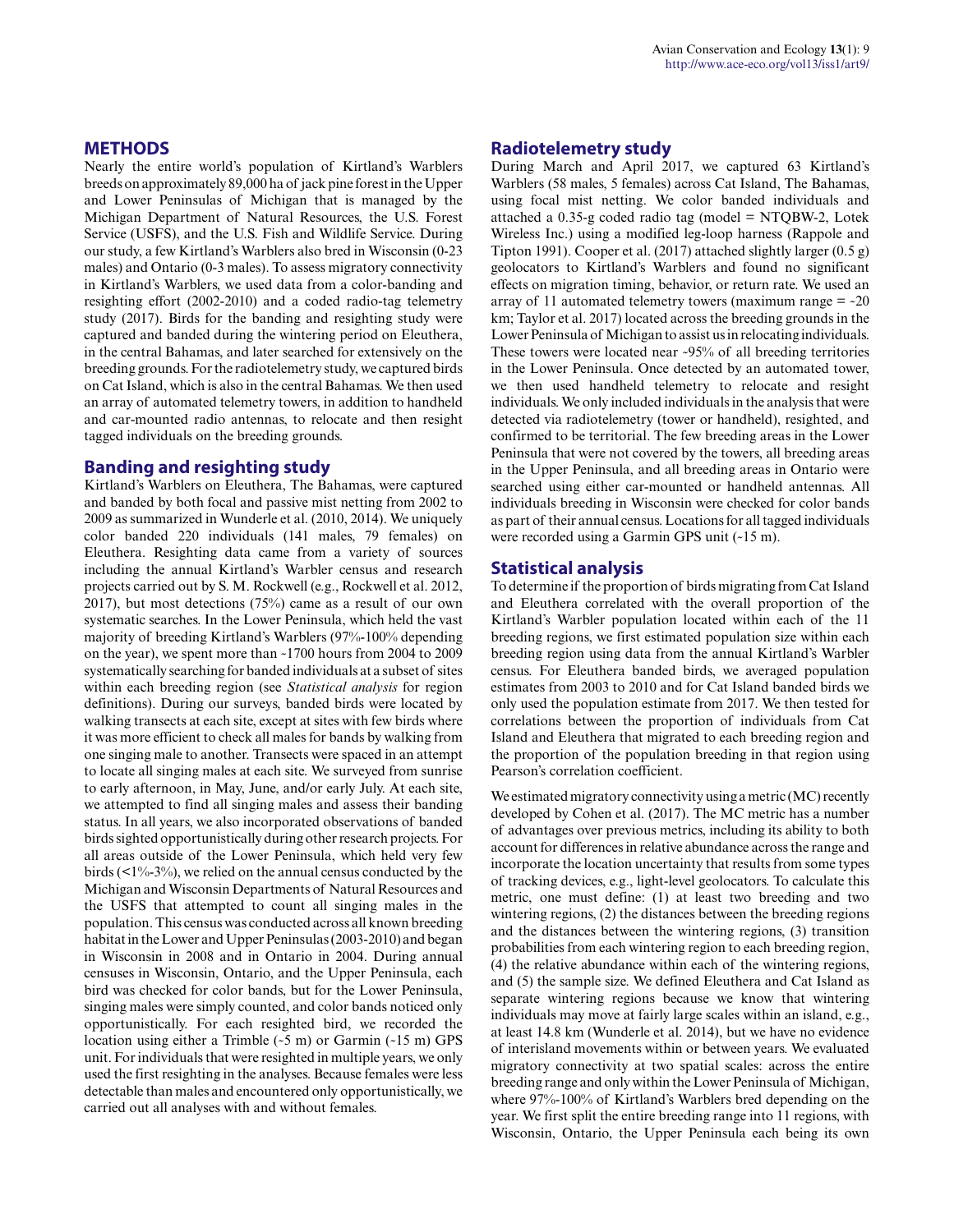**Fig. 1**. Wintering ground capture locations of male and female Kirtland's Warblers (*Setophaga kirtlandii*) banded on Eleuthera and Cat Island, The Bahamas, and their breeding ground resighting locations, connected by black and red lines, respectively. Ovals indicate the 11 breeding regions, which include all known breeding habitat. Insets show Wisconsin and the Upper Peninsula of Michigan (upper left), Ontario (upper right), and the Lower Peninsula of Michigan (labeled A-H, bottom). Thickness of lines and proportion of each breeding region filled by black (Eleuthera banded birds) and red (Cat Island banded birds) indicate the percentage of birds from these islands that migrated to each breeding region. See Table 1 for the percentage of the total Kirtland's Warbler population found within each region.



region, and the Lower Peninsula populations divided into 8 geographically distinct regions separated by unsuitable habitat (Fig. 1). Together, these 11 regions encompass all known Kirtland's Warbler breeding locations. The combination of very low abundance outside of the Lower Peninsula and the large distances between these peripheral breeding areas had the potential to conceal any signal of migratory connectivity within the core population. Therefore, we also estimated migratory connectivity in a separate analysis of birds found within the 8 breeding regions of the Lower Peninsula. To investigate whether the number of breeding regions influenced the MC metric, we also estimated MC, with and without including birds outside of the Lower Peninsula, after dividing the breeding range into fewer  $(n = 8)$  and more  $(n = 15, 17)$  breeding regions. Distances between the regions were calculated as the great-circle distance between the centroids of each region. Using our resighting and telemetry data, we then calculated transition probabilities, i.e., the proportion of birds from Cat Island and Eleuthera that migrated to each breeding region. Our unpublished survey data (Cooper, Ewert, and Wunderle, *unpublished data*) from Eleuthera and Cat Island suggest no differences in relative abundance between the two wintering regions we defined. With these input values, we used the MigConnectivity (Hostetler et al. 2016) package in "R" (R Core Team 2017) to calculate the MC metric. An MC value of 0 indicates no relationship between the breeding and wintering season distances, i.e., weak connectivity, and an MC value of 1 indicates that the relative distances between individuals during the winter are the same as the distances between individuals during the breeding season, i.e., strong connectivity. Negative values of MC signify that individuals wintering close together are further apart during the breeding season.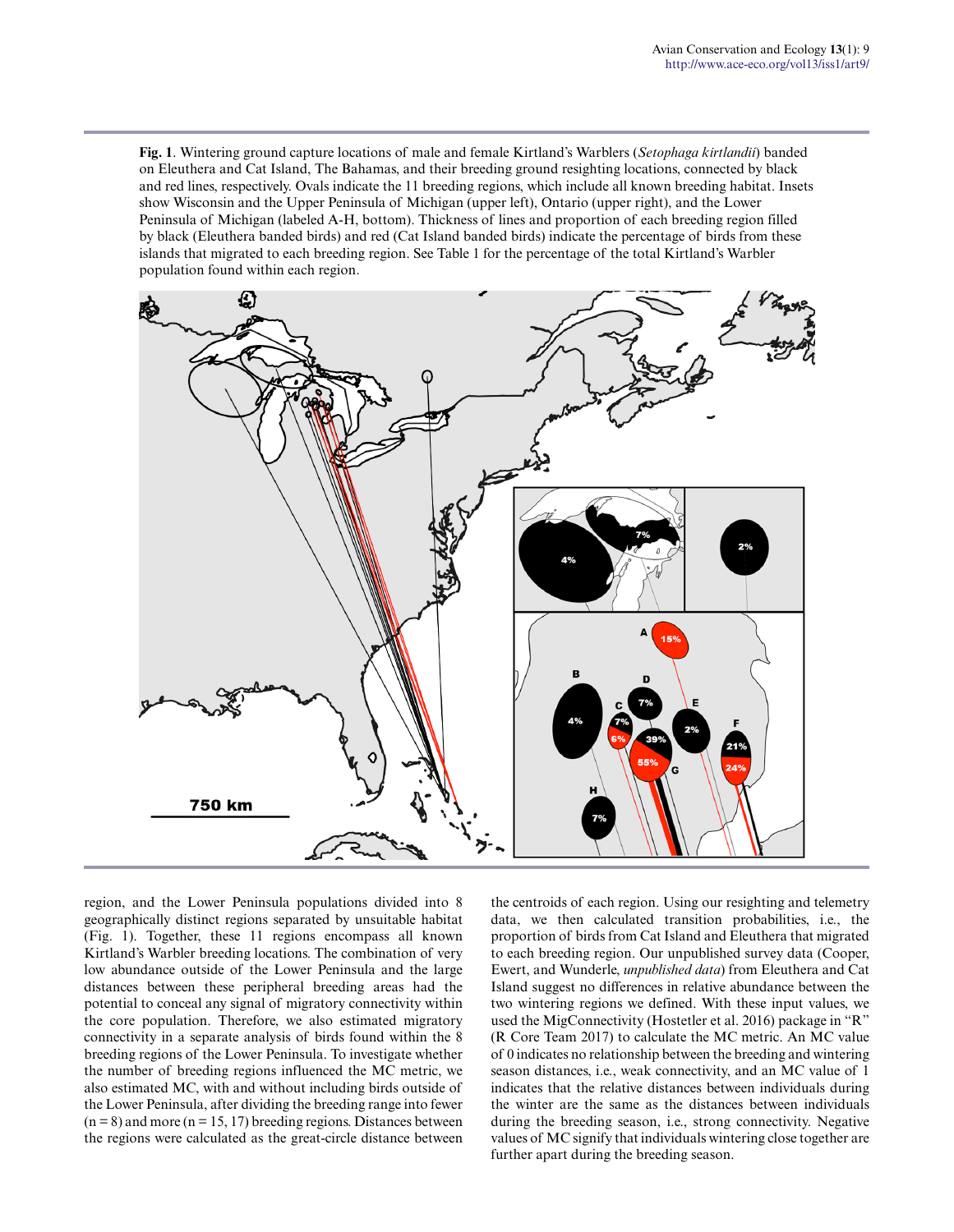| Table 1. Percentage of Kirtland's Warblers (Setophaga kirtlandii) from Cat Island and Eleuthera, The Bahamas, that migrated to each |
|-------------------------------------------------------------------------------------------------------------------------------------|
| of 11 breeding regions located in the Lower Peninsula of Michigan (A-H), the Upper Peninsula of Michigan (UP), Wisconsin (WI),      |
| and Ontario (ON) and how they compare to the percentage of the total population breeding in each region, as estimated by the annual |
| Kirtland's Warbler census. Two population estimates are presented (2003-2010 and 2017) because Eleuthera birds were resighted from  |
| 2003 to 2010 and Cat Island birds were banded and resighted in 2017. See Figure 1 for locations of the 11 breeding regions.         |

|                               | Breeding Region |         |          |         |         |          |          |         |       |         |         |
|-------------------------------|-----------------|---------|----------|---------|---------|----------|----------|---------|-------|---------|---------|
|                               |                 | B       |          | D       | E       | F        | G        | H       | WI    | ON      | UP      |
| Population<br>$(2003 - 2010)$ | $1.1\%$         | $3.0\%$ | $10.0\%$ | $9.4\%$ | 6.2%    | $20.0\%$ | $40.3\%$ | $7.9\%$ | 0.4%  | $0.1\%$ | $1.5\%$ |
| Eleuthera                     | $0\%$           | 3.6%    | $7.1\%$  | $7.1\%$ | $1.8\%$ | 21.4%    | $39.2\%$ | $7.1\%$ | 3.6%  | $1.8\%$ | $7.1\%$ |
| Population<br>(2017)          | $5.0\%$         | 6.2%    | $9.2\%$  | $5.5\%$ | $7.0\%$ | 24.5%    | $37.2\%$ | $3.0\%$ | 0.8%  | $0.1\%$ | $1.6\%$ |
| Cat Island                    | $15.1\%$        | $0\%$   | $6.1\%$  | $0\%$   | $0\%$   | 24.2%    | 54.5%    | $0\%$   | $0\%$ | $0\%$   | $0\%$   |

For sake of comparison with past studies, we also quantified the strength of migratory connectivity using a Mantel test (Ambrosini et al. 2009). The Mantel test evaluates the null hypothesis that wintering individuals were randomly mixed on the breeding grounds by testing for a correlation between a matrix of distances between wintering locations and a matrix of distances between breeding locations. We created matrices of great-circle distances between all pairwise combinations of resighted Kirtland's Warblers, separately for the wintering and breeding areas. The Mantel test on distance matrices was carried out in R (R Core Team 2017) using package "ade4" (Dray and Dufour 2007).

#### **RESULTS**

Of the 141 males and 79 females banded on Eleuthera, we resighted 43  $(30.5\%)$  and 13  $(16.4\%)$ , respectively. Of the 56 Eleuthera banded birds resighted, 49 (87.5%) were found in the Lower Peninsula, 4 (7.1%) were found in the Upper Peninsula, 2  $(3.6\%)$  were found in Wisconsin, and 1  $(1.8\%)$  was found in Ontario. Of the 63 birds tagged on Cat Island, 33 (52%) males were resighted, and all were found in the Lower Peninsula. The proportion of birds that migrated from Cat Island and Eleuthera to each breeding region strongly correlated with the proportion of the overall population of birds breeding within those regions (Cat Island:  $r = 0.94$ ,  $P \le 0.001$ ; Eleuthera:  $r = 0.97$ ,  $P \le 0.001$ ; Table 1). We observed that regardless of wintering origin, individuals showed a high degree of population mixing on the breeding grounds (Fig. 1).

Our estimate of migratory connectivity using the MC metric was near zero regardless of whether we included birds from the entire breeding range ( $MC = 0.012$ ) or limited our sample to the Lower Peninsula ( $MC = 0.010$ ). When we removed females from the analysis, MC estimates remained near zero (full breeding range  $MC = 0.015$ , Lower Peninsula  $MC = 0.016$ ). Dividing the breeding region into fewer or more regions had no meaningful effect on our MC estimates (MC = 0.009-0.017).

The Mantel test revealed a weak and nonsignificant correlation between wintering and breeding season distances when all birds were included ( $r_M = -0.072$ ,  $n = 89$ ,  $P = 0.97$ ) and when only Lower Peninsula birds were included ( $r_M$  = -0.028, n = 82, P = 0.77). Similar to the MC metric, when we removed females from

the analysis, the Mantel test still indicated a weak and nonsignificant correlation when all males were in the sample  $(r<sub>M</sub>)$ = −0.049, n = 76, *P* = 0.94) and when only Lower Peninsula males were included  $(r_M = -0.019, n = 70, P = 0.69)$ .

### **DISCUSSION**

Kirtland's Warblers wintering on two islands in The Bahamas intermixed heavily, establishing territories across the entire breeding range: from the northern (Michigan's Upper Peninsula) to the southern (northern portion of Michigan's Lower Peninsula), western (Wisconsin), and eastern (eastern Ontario) range limits. Correspondingly, all of our estimates indicated weak migratory connectivity. Although individuals from Cat Island migrated to only a subset of the breeding regions compared to individuals from Eleuthera (Fig. 1), the proportion of birds migrating from Cat Island and Eleuthera to each breeding region was strongly correlated with the proportion of the total population in each breeding region. Therefore, we believe that the more limited breeding distribution of Cat Island birds is likely attributable to chance rather than any real difference in migratory connectivity between the two islands. Our estimates of MC were largely unaffected by how we divided up the breeding range into regions. Given the patchiness of Kirtland's Warbler breeding habitat, defining regions was fairly intuitive. For more continuously distributed species, we recommend using rangewide demographic data to define natural populations following Rushing et al. (2016*b*).

There are comparatively few data regarding how breeding Kirtland's Warblers are distributed on the wintering grounds with which to compare our data. However, Cooper et al. (2017) recently recovered 27 light-level geolocators from male Kirtland's Warblers breeding across the entire Lower Peninsula. These data are coarse in resolution, given the inherent error associated with light-level geolocation (Lisovski et al. 2012), but they found that the 27 males wintered at sites located across the entire Bahamian Archipelago, with 1 male likely wintering in Cuba. Given these findings, it seems likely that the Kirtland's Warblers have weak migratory connectivity regardless of breeding or wintering location.

Using banding and resighting data to estimate migratory connectivity can be problematic because of biases associated with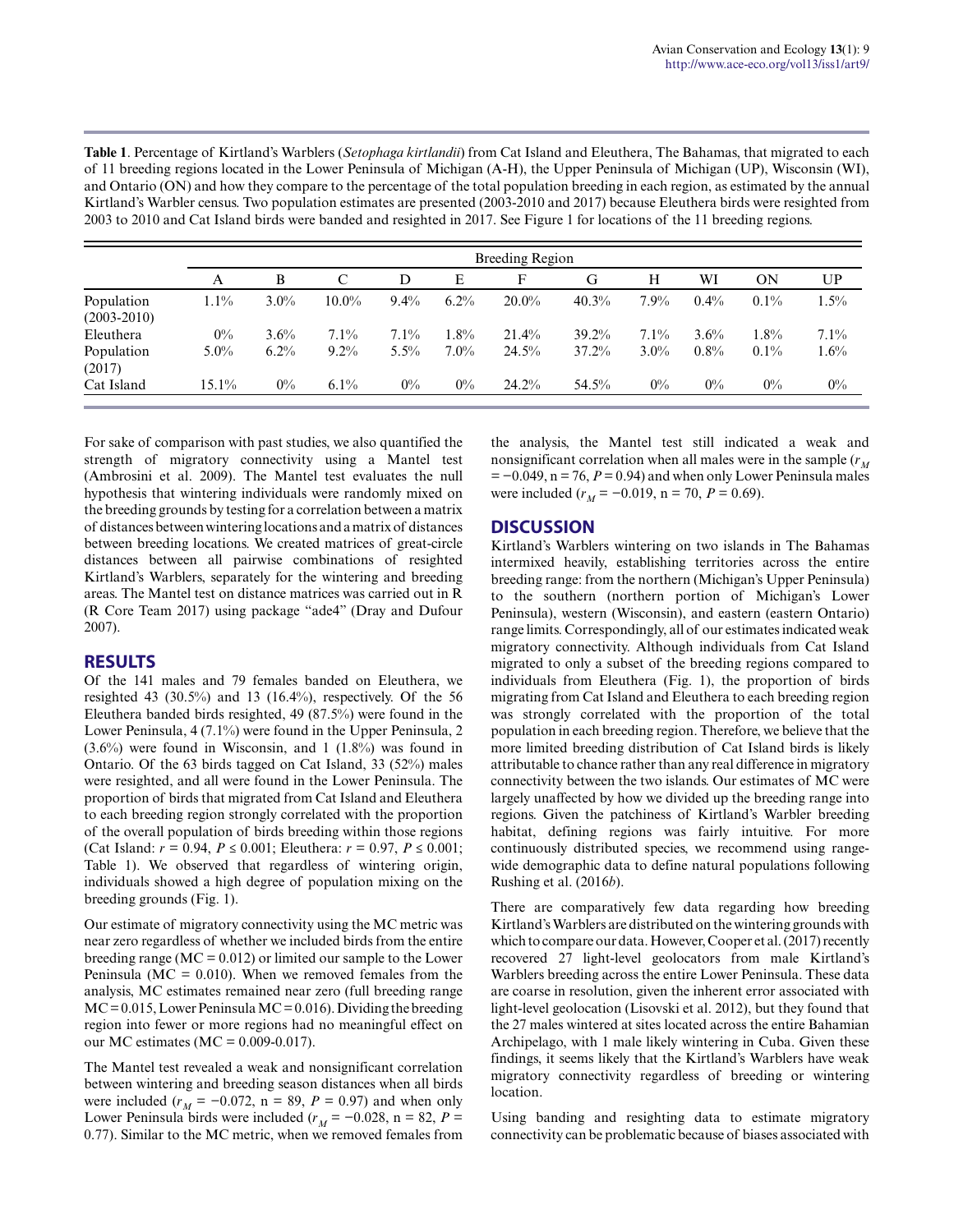variation in resighting probability. Differences in detectability is one factor that can lead to variation in resighting probability. Our methods did not allow us to measure detectability, and therefore, we could not incorporate it into our estimates of migratory connectivity. However, we argue that Kirtland's Warbler detectability should be fairly similar among habitats and across our sampling periods. Kirtland's Warblers breed almost exclusively in jack pine forest, with more than 80% of their breeding range consisting of structurally homogenous plantations. Moreover, they are the most abundant bird species in these habitats, and from sunrise until early afternoon, males regularly sing loud, easily identifiable songs from arrival on the breeding grounds in early May until the postfledging period in July. In contrast to males, females are less detectable, but we found that analysis with and without females did not affect our estimates of migratory connectivity. Although we argue that detectability should be similar among breeding regions, resighting probability was higher using radiotelemetry (52%) than with our visual searches (30.5%). However, Cohen et al. (2017) recently simulated the effect of a fivefold difference in resighting probability between sampling regions and found that the effects on their migratory connectivity metric were negligible.

Variation in resighting probability can also result from incomplete and uneven sampling, i.e., survey effort not proportional to abundance. We relied primarily on systematic searches, which resulted in increased resighting rates (30.5% of males, 16.4% of females) compared with large-scale banding and resighting studies (often  $\langle 1\% \rangle$ ). Moreover, we sampled across the entire breeding range, and in each year, we found strong, positive correlations between the percentage of time spent conducting systematic searches and the percentage of the total population located within each user-defined breeding region  $(r = 0.77 - 0.97)$ , all  $P \le 0.026$ ), indicating that our sampling effort was proportional to population abundance. Several breeding regions in the Lower Peninsula were not sampled by the systematic searches in all years, but these areas generally contained a small percentage of the total population and were sampled for singing males as part of the annual census that the Michigan and Wisconsin Departments of Natural Resources and USFS conduct in an attempt to count all singing males in the population. Given our high resighting rate, and our relatively complete and even sampling design, we argue that our estimates of migratory connectivity using the MC metric are unlikely to be strongly affected by biases typically associated with banding and resighting data. Nonetheless, our sampling design is not feasible for most species, and thus future migratory connectivity studies should account for potential differences in resighting probability whenever possible (Cohen et al. 2014, Thorup et al. 2014).

# **Drivers of weak connectivity**

The weak migratory connectivity found in Kirtland's Warblers might result, at least in part, from the ephemeral nature of their breeding and wintering habitat. Omitting all but the most extreme habitat generalists, most species track habitats as they change over time, but at varying temporal scales depending on the degree of specialization and the rate of habitat succession. Kirtland's Warblers are an extreme habitat specialist, breeding almost exclusively in jack pine forests, with just a few individuals breeding in red pine (*Pinus resinosa*). Moreover, jack pine forests are only

suitable for a maximum of 15-20 years and are optimal for breeding for a shorter time period. Although site fidelity between years is generally high (Walkinshaw 1983), adult Kirtland's Warblers have dispersed up to 400 km between years (Walkinshaw 1983, Probst 1986; Ewert and Cooper, *personal observations*). Nestlings banded in Michigan's Lower Peninsula have dispersed to Wisconsin and Ontario, up to 676 km from their natal site (Walkinshaw 1983). On the wintering range, Kirtland's Warblers occupy early successional habitat (3-28 years postdisturbance; Wunderle et al. 2010), and birds can move at least 14.8 km within a winter, typically from resource-poor to resource-rich sites, because of a shifting mosaic of resource availability (Wunderle et al. 2014). Consequently, Kirtland's Warblers appear to be adapted to disperse to locate suitable habitat that is spatially and temporally patchy across the landscape during both breeding and wintering seasons (Probst 1986, Wunderle et al. 2010). This increased propensity to disperse is important because recent simulations have shown that even low levels of long-distance dispersal can weaken migratory connectivity over time (Cohen et al. 2017). Another factor potentially driving weak connectivity in this species is small range size. When compared to more widely distributed species, Kirtland's Warblers are likely to have larger natal and adult dispersal distances relative to the size of their breeding and wintering ranges. Therefore, even with relatively high site fidelity, the small range size of Kirtland's Warblers may not provide enough geographic space to overcome the connectivity weakening effects of dispersal. Thus, we argue that the ephemeral nature of their habitat in combination with small range size likely favored the development of weak migratory connectivity in this species. The magnitude and frequency of dispersal remains unknown for most species, and no connectivity estimates exist for other range-restricted species. Therefore, it remains unclear whether these factors are likely to drive weak connectivity in other species as well. More research is clearly needed before we can fully understand how dispersal and range size interact to shape the strength of migratory connectivity.

#### **Comparison with other species**

Comparison of migratory connectivity among species is challenging given different sampling designs and analytical techniques. Moreover, the spatial resolution of many techniques used to describe connectivity in small songbirds is relatively coarse compared to the high resolution of our data (Bridge et al. 2011). At a range-wide scale, our results are perhaps most similar to that of the Bobolink (*Dolichonyx oryzivorus*). Renfrew et al. (2013) found that Bobolink populations located across the breeding range converge on a small wintering range in Bolivia. In contrast, two subspecies of Purple Martins (*Progne subis subis* and *Progne subis arboricola*) breeding across much of North America had stronger connectivity, wintering in two distant regions of Brazil (Fraser et al. 2012). The Purple Martin example highlights the importance of considering scale, because within the more restricted range of the eastern subspecies, individuals instead exhibited weak connectivity, with highly overlapping wintering areas (Fraser et al. 2012, 2017). Thus, at least in some species there appears to be a hierarchy of connectivity patterns; birds from spatially distant parts of the range may winter in different areas, but birds within more regional populations may largely overlap on the wintering grounds. Strong connectivity at the continental scale appears to be fairly common as evidenced by Yellow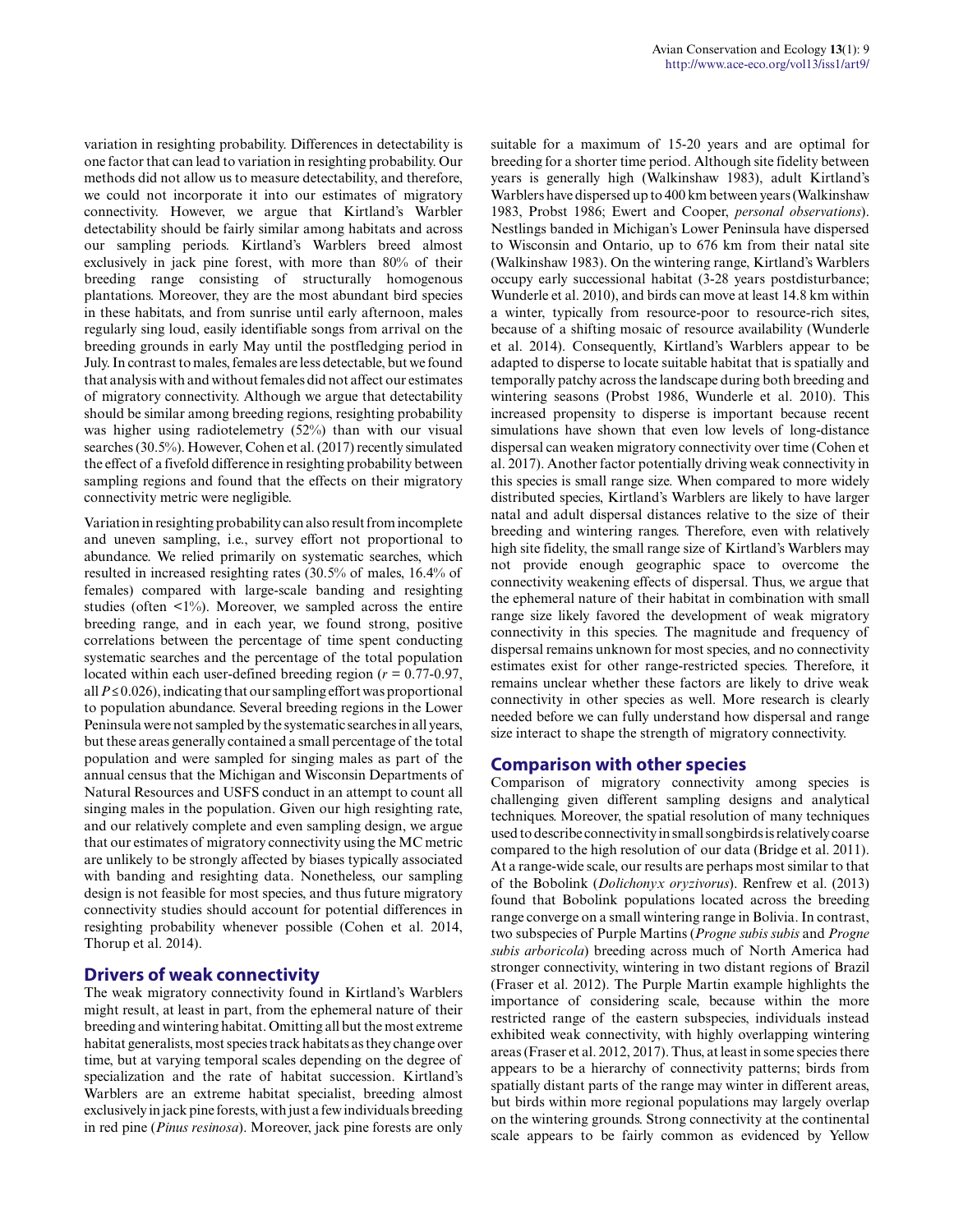Warblers (*Setophaga petechia*; Boulet et al. 2006), American Redstarts (*Setophaga ruticilla*; Norris et al. 2006), Gray Catbirds (*Dumetella carolinensis*; Ryder et al. 2011), Wood Thrush (*Hylocichla mustelina*; Rushing et al. 2014, Stanley et al. 2015), Barn Swallows (*Hirundo rustica*; Hobson et al. 2015), and Blackthroated Blue Warblers (*Setophaga caerulescens*; Chamberlain et al. 1996, Rubenstein et al. 2002). In contrast to the eastern subspecies of Purple Martins, Swainson's Thrushes (*Catharus ustulatus*) and Ovenbirds (*Seiurus aurocapilla*) show moderate to strong connectivity even at finer regional scales (Cormier et al. 2013, Hallworth et al. 2015).

Many studies have only described migratory connectivity qualitatively. Among those studies that have quantified the strength of migratory connectivity, the Mantel test  $(r_M)$  has been most commonly used. Compared to Kirtland's Warblers ( $r_M$  = −0.072; this study), Swainson's Thrushes ( $r_M$  = 0.72; Cormier et al. 2013), Ovenbirds ( $r_M$  = 0.213-0.635 depending on location, Hallworth et al. 2015;  $r_M = 0.83 \pm 0.05$ , Cohen et al. 2017), and Wood Thrushes ( $r_M$  = 0.33; Stanley et al. 2015) all show stronger connectivity. The only study to use the MC metric to date found that Ovenbird connectivity, as estimated from geolocators (MC  $= 0.61 \pm 0.10$ ; Cohen et al. 2017), was stronger than in Kirtland's Warblers ( $MC = 0.012$ ; this study). The MC metric was in part designed to facilitate direct comparison of connectivity strength estimates among species (Cohen et al. 2017). Regardless of range size, a near-zero MC value or Mantel correlation is interpreted as no relationship between wintering and breeding distances between user-defined regions (MC) or individuals  $(r_M)$ . However, because of their small range size, Kirtland's Warblers may represent a special case in terms of both the causes and effects of weak connectivity. As discussed previously, small range size may favor weak connectivity. Furthermore, Kirtland's Warblers' small range size makes them likely to share more selective pressures throughout the annual cycle than would a continentally distributed species with similarly weak connectivity. Ultimately, it is difficult to frame Kirtland's Warbler connectivity in the context of other migratory species without estimates of the strength of connectivity from other range-restricted species.

#### **Conservation implications**

The weak connectivity found in Kirtland's Warblers indicates that the complete loss or disturbance of any one wintering site would have diffuse effects across the population, and vice versa (Dolman and Sutherland 1995, Sutherland 1996, Webster and Marra 2005). The apparent necessity of Kirtland's Warblers to locate widely dispersed and ephemeral habitat on both the breeding and wintering grounds may buffer populations of the species from localized habitat alterations, as has been suggested for Yellow Warblers (Boulet et al. 2006). This underscores the importance of landscape-level approaches to conservation of Kirtland's Warbler habitat on both the breeding and wintering grounds. Other species with similar connectivity patterns may also be resilient to loss of particular wintering sites (Webster and Marra 2005, McKinnon et al. 2013) and require landscape-scale conservation programs. Kirtland's Warblers may be resilient to the loss of wintering or breeding sites, but similar to other rangerestricted species, their small ranges make them more vulnerable to range-wide disturbances. For example, relative to the entire range of jack pine, a small-scale disease or invasive pest outbreak could threaten all occupied habitat in Michigan, impacting the vast majority of the population. It may therefore be desirable to further promote range expansion, as is being done in Wisconsin, Ontario, and the Upper Peninsula by more intensively managing habitat. On the wintering grounds, both sea-level rise (Nicholls and Cazenave 2010) and long-term drought (Neelin et al. 2006) are predicted throughout the Bahamian Archipelago. Sea-level rise alone is predicted to result in loss of between 11% and 60% of landmass in The Bahamas (Dasgupta et al. 2007, 2009). Rapid switching of wintering sites by a species is possible given even a small amount of underlying genetic variation in wintering location (Dolman and Sutherland 1995, Webster and Marra 2005). Genetic variation in Kirtland's Warbler wintering sites likely exists, as there are winter records outside the Bahamian Archipelago, including sight records from Hispaniola (Faanes and Haney 1989; W. J. Arendt, *personal communication*), Bermuda (Amos 2005), Cuba (Isada 2006, Cooper et al. 2017; S. Musgrave, *personal communication*), and south Florida (M. Kramer and E. Ardila, *personal communication*). Assuming that these extralimital winter records are indicative of genetic variation in wintering location and that the large landmasses of Cuba and Hispaniola provide some protection from the effects of climate change, particularly sea-level rise, then Cuba and Hispaniola might provide refuge to wintering Kirtland's Warblers in the future. Ultimately, by describing migratory connectivity between wintering and breeding sites, we have provided Kirtland's Warbler managers with new information on which to base research and conservation priorities.

#### *Responses to this article can be read online at:* <http://www.ace-eco.org/issues/responses.php/1159>

#### **Acknowledgments:**

*We dedicate this paper in memory of the late Jim Stevens and Anthony White. Carol Bocetti, Eric Carey, Mike DeCapita, Peter Fasbender, Matthew Herbert, Todd Hogrefe, and Patrick Lederle played instrumental roles in obtaining permits needed to complete the work. Chris Mensing provided maps of Kirtland's Warbler locations, and Steve Sobaski created maps used by field observers. We thank the field observers who searched for banded Kirtland's Warblers: John Andersen, Rudy Badia, John Baumgartner, Patrick Doran, Ryan Dziedzic, George Falkenhagen, Michael Hamas, Robert Hess, Phil Huber, Scott Johnson, Everton Joseph, Samara Lawrentz, David Mehlman, Ray Perez, Mike Petrucha, Keith Philippe, John Probst, Montara Canon, Varada Shevade, Jim Stevens, Colin Studds, Mark Thomas, Paul Thompson, Jerry Weinrich, Dana Wloch, Andrew Zemke, and participants on the Kirtland's Warbler censuses from 2005 to 2007. We also thank Kim Grveles, Wisconsin Department of Natural Resources, and Joel Trick, U.S. Fish and Wildlife Service, for providing information on the Eleuthera-banded male Kirtland's Warblers found in Wisconsin; Steve Sjogren for providing information on Kirtland's Warblers located in the Upper Peninsula of Michigan; and Ken Tuininga and Tammy Richard for information on the Kirtland's Warbler found in Ontario. Trout Unlimited provided access to their property. A. Scarpignato and R. Hazen provided assistance in making Figure 1. We thank several anonymous reviewers for providing comments that improved the manuscript.*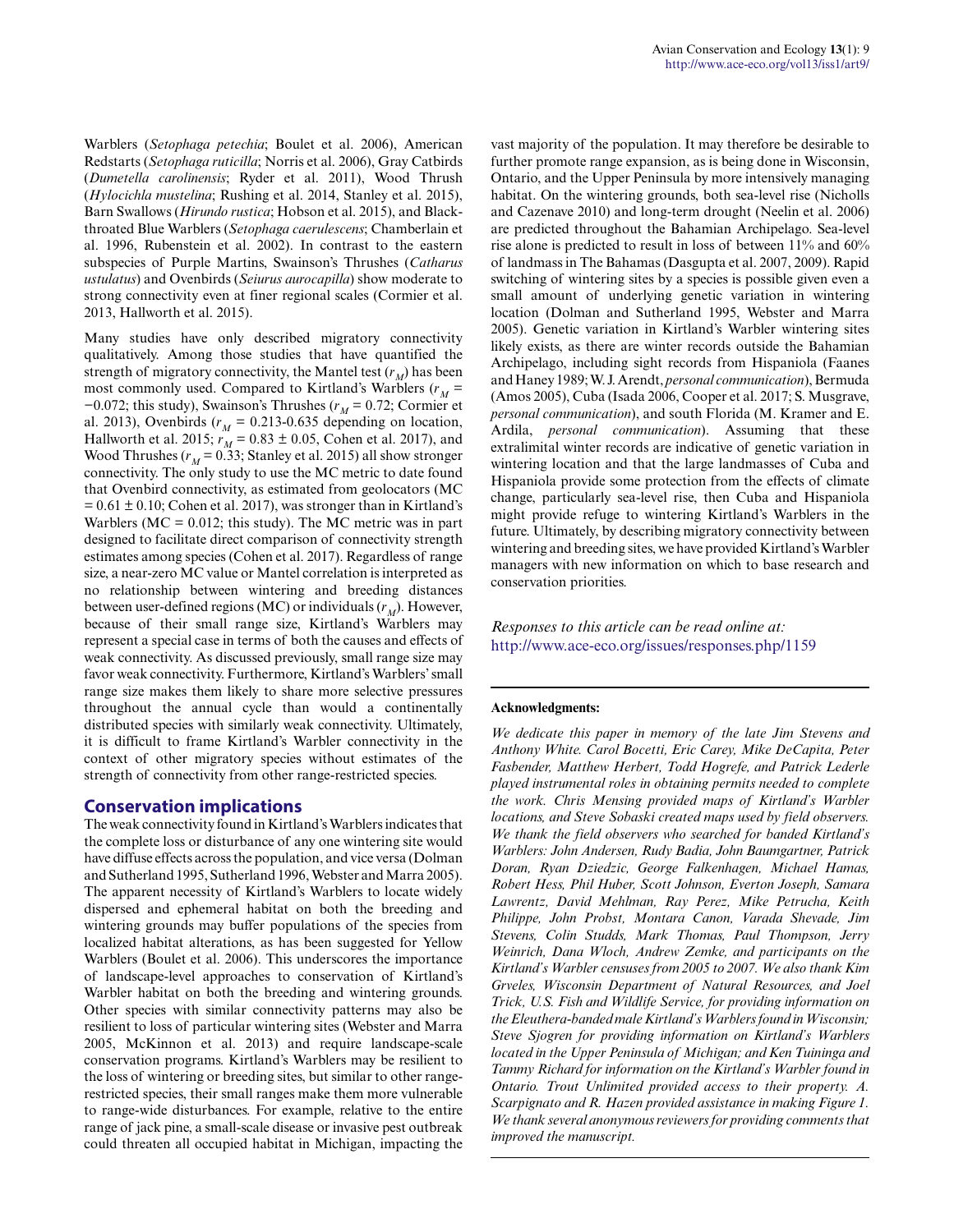## **LITERATURE CITED**

Ambrosini, R., A. P. Møller, and N. Saino. 2009. A quantitative measure of migratory connectivity. *Journal of Theoretical Biology* 257:203-211. [http://dx.doi.org/10.1016/j.jtbi.2008.11.019](http://dx.doi.org/10.1016%2Fj.jtbi.2008.11.019)

Amos, E. J. R. 2005. First record of Kirtland's Warbler in Bermuda. *Bermuda Audubon Society Newsletter* 16:1.

Bächler, E., S. Hahn, M. Schaub, R. Arlettaz, L. Jenni, J. W. Fox, V. Afanasyev, and F. Liechti. 2010. Year-round tracking of small trans-Saharan migrants using light-level geolocators. *PLoS ONE* 5:e9566. [http://dx.doi.org/10.1371/journal.pone.0009566](http://dx.doi.org/10.1371%2Fjournal.pone.0009566)

Bauer, S., S. Lisovski, and S. Hahn. 2016. Timing is crucial for consequences of migratory connectivity. *OIKOS* 125:605-612. [http://dx.doi.org/10.1111/oik.02706](http://dx.doi.org/10.1111%2Foik.02706) 

Bocetti, C. I., D. M. Donner, and H. F. Mayfield. 2014. Kirtland's Warbler (*Setophaga kirtlandii*). *In* P. G. Rodewald, editor. *The birds of North America*. Cornell Lab of Ornithology, Ithaca, New York, USA; American Ornithologists Union, Washington, D.C., USA. [online] URL: <https://doi.org/10.2173/bna.19>

Boulet, M., H. Gibbs, and K. A. Hobson. 2006. Integrated analysis of genetic, stable isotope, and banding data reveal migratory connectivity and flyways in the northern Yellow Warbler (*Dendroica petechia*: Aestiva group). *Ornithological Monographs* 61:29-78.

Boulet, M., and D. R. Norris. 2006. The past and present of migratory connectivity. *Ornithological Monographs* 61:1-13.

Bridge, E. S., J. F. Kelly, A. Contina, R. M. Gabrielson, R. B. MacCurdy, and D. W. Winkler. 2013. Advances in tracking small migratory birds: a technical review of light-level geolocation. *Journal of Field Ornithology* 84:121-137. [http://dx.doi.](http://dx.doi.org/10.1111%2Fjofo.12011) [org/10.1111/jofo.12011](http://dx.doi.org/10.1111%2Fjofo.12011) 

Bridge, E. S., K. Thorup, M. S. Bowlin, P. B. Chilson, R. H. Diehl, R. W. Fléron, P. Hartl, R. Kays, J. F. Kelly, W. D. Robinson, and M. Wikelski. 2011. Technology on the move: recent and forthcoming innovations for tracking migratory birds. *BioScience* 61:689-698. [http://dx.doi.org/10.1525/bio.2011.61.9.7](http://dx.doi.org/10.1525%2Fbio.2011.61.9.7)

Chamberlain, C. P., J. D. Blum, R. T. Holmes, X. Feng, T. W. Sherry, and G. R. Graves. 1996. The use of isotope tracers for identifying populations of migratory birds. *Oecologia* 109:132-41. [http://dx.doi.org/10.1007/s004420050067](http://dx.doi.org/10.1007%2Fs004420050067) 

Cohen, E. B., J. A. Hostetler, M. T. Hallworth, C. S. Rushing, T. S. Sillett, and P. P Marra. 2017. Quantifying the strength of migratory connectivity. *Methods in Ecology and Evolution, in press*. [http://dx.doi.org/10.1111/2041-210X.12916](http://dx.doi.org/10.1111%2F2041-210X.12916) 

Cohen, E. B., J. A. Hostetler, J. A. Royle, and P. P. Marra. 2014. Estimating migratory connectivity of birds when re-encounter probabilities are heterogeneous. *Ecology and Evolution* 4:1659-1670. [http://dx.doi.org/10.1002/ece3.1059](http://dx.doi.org/10.1002%2Fece3.1059) 

Cooper, N. W., M. T. Hallworth, and P. P. Marra. 2017. Lightlevel geolocation reveals wintering distribution, migration routes, and primary stopover locations of an endangered long-distance migratory songbird. *Journal of Avian Biology* 48:209-219. [http://](http://dx.doi.org/10.1111%2Fjav.01096) [dx.doi.org/10.1111/jav.01096](http://dx.doi.org/10.1111%2Fjav.01096) 

Cooper, N. W., T. W. Sherry, and P. P. Marra. 2015. Experimental reduction of winter food decreases body condition and delays migration in a long-distance migratory bird. *Ecology* 96:1933-1942. [http://dx.doi.org/10.1890/14-1365.1](http://dx.doi.org/10.1890%2F14-1365.1)

Cormier, R. L., D. L. Humple, T. Gardali, and N. E. Seavy. 2013. Light-level geolocators reveal strong migratory connectivity and within-winter movements for a coastal California Swainson's Thrush (*Catharus ustulatus*) population. *Auk* 130:283-290. [http://](http://dx.doi.org/10.1525%2Fauk.2013.12228) [dx.doi.org/10.1525/auk.2013.12228](http://dx.doi.org/10.1525%2Fauk.2013.12228) 

Dasgupta, S., B. Laplante, C. Meisner, D. Wheeler, and J. Yan. 2007. *The impact of sea level rise on developing countries: a comparative analysis*. Policy Research Working Paper No. 4136. The World Bank, Washington, D.C., USA.

Dasgupta, S., B. Laplante, C. Meisner, D. Wheeler, and J. Yan. 2009. The impact of sea level rise on developing countries: a comparative analysis. *Climatic Change* 93:379-388. [http://dx.doi.](http://dx.doi.org/10.1007%2Fs10584-008-9499-5) [org/10.1007/s10584-008-9499-5](http://dx.doi.org/10.1007%2Fs10584-008-9499-5)

Dolman, P. M., and W. J. Sutherland. 1995. The response of bird populations to habitat loss. *Ibis* 137:S38-S46. [http://dx.doi.](http://dx.doi.org/10.1111%2Fj.1474-919X.1995.tb08456.x) [org/10.1111/j.1474-919X.1995.tb08456.x](http://dx.doi.org/10.1111%2Fj.1474-919X.1995.tb08456.x) 

Dray, S., and A. B. Dufour. 2007. The ade4 package: implementing the duality diagram for ecologists. *Journal of Statistical Software* 22:1-20. [http://dx.doi.org/10.18637/jss.v022.](http://dx.doi.org/10.18637%2Fjss.v022.i04)  $i<sub>04</sub>$ 

Ewert, D. N., K. R. Hall, J. M. Wunderle, Jr., D. Currie, S. M. Rockwell, S. B. Johnson, and J. D. White. 2012. Duration and rate of spring migration of Kirtland's Warblers. *Wilson Journal of Ornithology* 124:9-14. [http://dx.doi.org/10.1676/11-073.1](http://dx.doi.org/10.1676%2F11-073.1)

Faanes, C. A., and J. C. Haney. 1989. First record of Kirtland's Warbler from the Dominican Republic and additional bird observations. *Caribbean Journal of Science* 25:30-35.

Fraser, K. C., A. Shave, A. Savage, A. Ritchie, K. Bell, J. Siegrist, J. D. Ray, K. Applegate, and M. Pearman. 2017. Determining fine-scale migratory connectivity and habitat selection for a migratory songbird using new GPS technology. *Journal of Avian Biology* 48:339-345. [http://dx.doi.org/10.1111/jav.01091](http://dx.doi.org/10.1111%2Fjav.01091)

Fraser, K. C., B. J. Stutchbury, C. Silverio, P. M. Kramer, J. Barrow, D. Newstead, N. Mickle, B. F. Cousens, J. C. Lee, D. M. Morrison, T. Shaheen, P. Mammenga, K. Applegate, and J. Tautin. 2012. Continent-wide tracking to determine migratory connectivity and tropical habitat associations of a declining aerial insectivore. *Proceedings of the Royal Society B: Biological Sciences* 279:4901-4906. [http://dx.doi.org/10.1098/rspb.2012.2207](http://dx.doi.org/10.1098%2Frspb.2012.2207)

Gratto-Trevor, C., D. Amirault-Langlais, D. Catlin, F. Cuthbert, J. Fraser, S. Maddock, E. Roche, and F. Shaffer. 2012. Connectivity in Piping Plovers: do breeding populations have distinct winter distributions? *Journal of Wildlife Management* 76:348-355. [http://dx.doi.org/10.1002/jwmg.261](http://dx.doi.org/10.1002%2Fjwmg.261)

Hallworth, M. T., T. S. Sillett, S. L.Van Wilgenburg, K. A. Hobson, and P. P. Marra. 2015. Migratory connectivity of a Neotropical migratory songbird revealed by archival light-level geolocators. *Ecological Applications* 25:336-347. [http://dx.doi.](http://dx.doi.org/10.1890%2F14-0195.1) [org/10.1890/14-0195.1](http://dx.doi.org/10.1890%2F14-0195.1)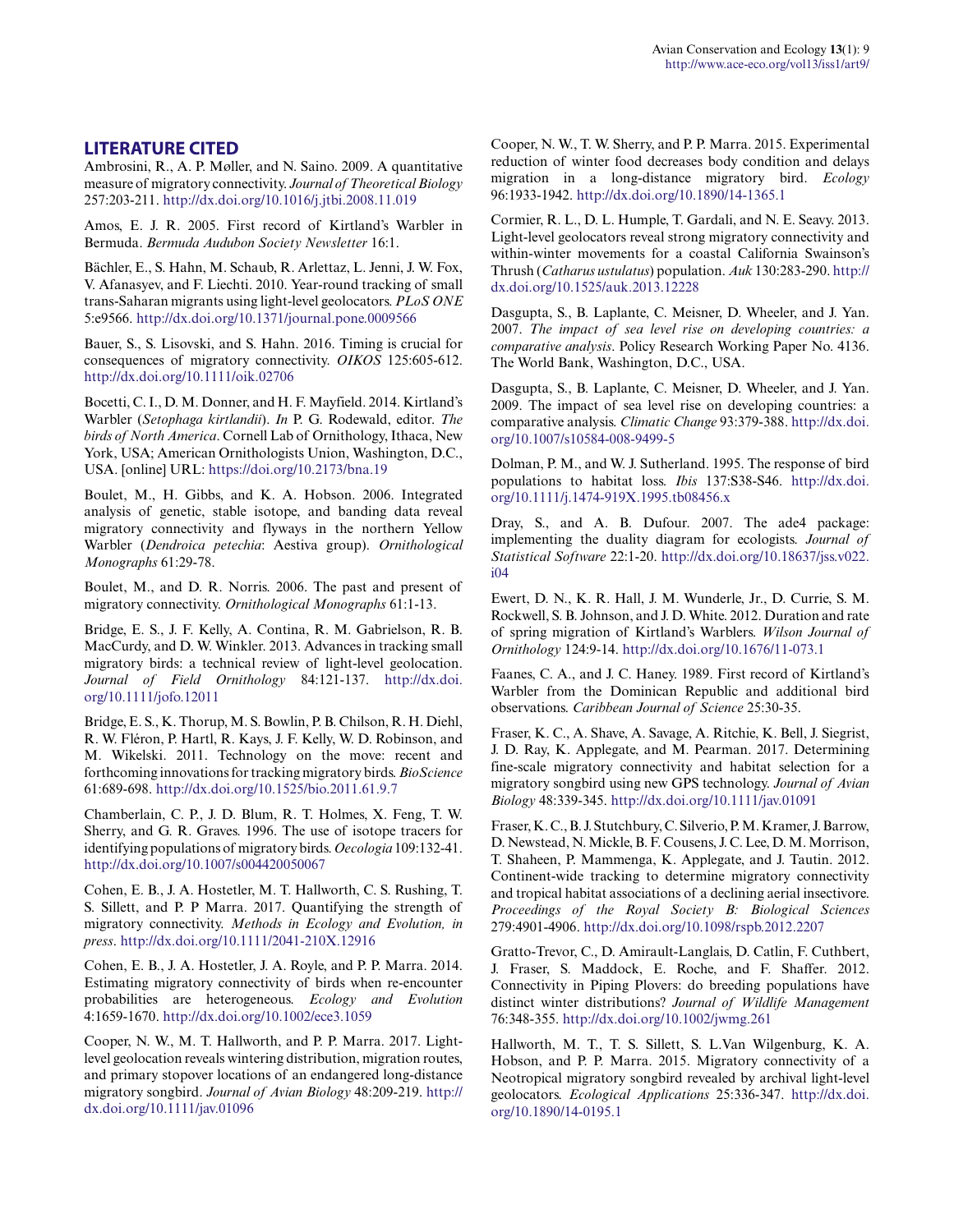Harrison, X. A., J. D. Blount, R. Inger, D. R. Norris, and S. Bearhop. 2011. Carry-over effects as drivers of fitness differences in animals. *Journal of Animal Ecology* 80:4-18. [http://dx.doi.](http://dx.doi.org/10.1111%2Fj.1365-2656.2010.01740.x) [org/10.1111/j.1365-2656.2010.01740.x](http://dx.doi.org/10.1111%2Fj.1365-2656.2010.01740.x)

Heckscher, C. M., S. M. Taylor, J. W. Fox, and V. Afanasyev. 2011. Veery (*Catharus fuscescens*) wintering locations, migratory connectivity, and a revision of its winter range using geolocator technology. *Auk* 128:531-542. [http://dx.doi.org/10.1525/auk.2011.10280](http://dx.doi.org/10.1525%2Fauk.2011.10280)

Hobson, K. A. 2005. Flying fingerprints: making connections with stable isotopes and trace elements. Pages 235-256 *in* R. Greenberg and P. P. Marra, editors. *Birds of two worlds*. John Hopkins University Press, Baltimore, Maryland, USA.

Hobson, K. A., and K. J. Kardynal. 2016. An isotope  $(\delta^{34}S)$  filter and geolocator results constrain a dual feather isoscape (δ²H,  $\delta^{13}$ C) to identify the wintering grounds of North American Barn Swallows. *Auk* 133:86-98. [http://dx.doi.org/10.1642/AUK-15-149.1](http://dx.doi.org/10.1642%2FAUK-15-149.1) 

Hobson, K. A., K. J. Kardynal, S. L. Van Wilgenburg, G. Albrecht, A. Salvadori, M. D. Cadman, F. Liechti, and J. W. Fox. 2015. A continent-wide migratory divide in North American breeding Barn Swallows (*Hirundo rustica*). *PLoS ONE* 10: e0129340. [http://dx.doi.org/10.1371/journal.pone.0129340](http://dx.doi.org/10.1371%2Fjournal.pone.0129340) 

Hostetler, J. A., M. T. Hallworth, C. S. Rushing, and E. B. Cohen. 2016. *MigConnectivity: estimate strength of migratory connectivity for migratory animals.* R package version 0.0.0.9007. [online] URL: https://github.com/SMBC-NZP/MigConnectivity

Isada, A. P. 2006. First sight record of Kirtland's Warbler (*Dendroica kirtlandii*) in Cuba. *North American Birds* 60:462-463.

Kellner, K. F., and R. K. Swihart. 2014. Accounting for imperfect detection in ecology: a quantitative review. *PLoS ONE* 9:e111436. [http://dx.doi.org/10.1371/journal.pone.0111436](http://dx.doi.org/10.1371%2Fjournal.pone.0111436) 

Koronkiewicz, T. J., and M. K. Sogge. 2002. Southwestern Willow Flycatchers recaptured at wintering sites in Costa Rica. *North American Bird Bander* 26:161-162.

Koronkiewicz, T. J., M. K. Sogge, C. Van Riper III, and E. H. Paxton. 2006. Territoriality, site fidelity, and survivorship of Willow Flycatchers in Costa Rica. *Condor* 108:558-570. [http://dx.](http://dx.doi.org/10.1650%2F0010-5422%282006%29108%5B558%3ATSFASO%5D2.0.CO%3B2) [doi.org/10.1650/0010-5422\(2006\)108\[558:TSFASO\]2.0.CO;2](http://dx.doi.org/10.1650%2F0010-5422%282006%29108%5B558%3ATSFASO%5D2.0.CO%3B2)

Lisovski, S., C. M. Hewson, R. H. G. Klaasen, F. Korner-Nievergelt, M. W. Kristensen, and S. Hahn. 2012. Geolocation by light: accuracy and precision affected by environmental factors. *Methods in Ecology and Evolution* 3:603-612. [http://dx.](http://dx.doi.org/10.1111%2Fj.2041-210X.2012.00185.x) [doi.org/10.1111/j.2041-210X.2012.00185.x](http://dx.doi.org/10.1111%2Fj.2041-210X.2012.00185.x) 

Marra, P. P., E. B. Cohen, S. R. Loss, J. E. Rutter, and C. M. Tonra. 2015. A call for full annual cycle research in animal ecology. *Biology Letters* 11:1-4. [http://dx.doi.org/10.1098/rsbl.2015.0552](http://dx.doi.org/10.1098%2Frsbl.2015.0552)

Marra, P. P., L. A. Culp, A. L. Scarpignato, and E. B. Cohen. 2014. *Full annual cycle climate change vulnerability assessment for migratory birds of the Upper Midwest and Great Lakes region*. Final report to the Upper Midwest and Great Lakes Landscape Conservation Cooperative. The Smithsonian Conservation Biology Institute, Migratory Bird Center, Washington, D.C., USA.

Marra, P. P., K. A., Hobson, and R. T. Holmes. 1998. Linking winter and summer events in a migratory bird by using stablecarbon isotopes. *Science* 282:1884-1886. [http://dx.doi.org/10.1126/](http://dx.doi.org/10.1126%2Fscience.282.5395.1884) [science.282.5395.1884](http://dx.doi.org/10.1126%2Fscience.282.5395.1884) 

McKinnon, E. A., K. C. Fraser, and B. J. M. Stutchbury. 2013. New discoveries in landbird migration using geolocators, and a flight plan for the future. Auk 130:211-222. [http://dx.doi.](http://dx.doi.org/10.1525%2Fauk.2013.12226) [org/10.1525/auk.2013.12226](http://dx.doi.org/10.1525%2Fauk.2013.12226)

Neelin, J. D., M. Münnich, H. Su, J. E. Meyerson, and C. E. Holloway. 2006. Tropical drying trends in global warming models and observations. *Proceedings of the National Academy of Sciences of the United States of America* 103:6110-6115. [http://](http://dx.doi.org/10.1073%2Fpnas.0601798103) [dx.doi.org/10.1073/pnas.0601798103](http://dx.doi.org/10.1073%2Fpnas.0601798103) 

Nicholls, R. J., and A. Cazenave. 2010. Sea-level rise and its impact on coastal zones. *Science* 328:1517-1520. [http://dx.doi.](http://dx.doi.org/10.1126%2Fscience.1185782) [org/10.1126/science.1185782](http://dx.doi.org/10.1126%2Fscience.1185782)

Norris, D. R., P. P. Marra, G. J. Bowen, L. M. Ratcliffe, J. A. Royle, and T. K. Kyser. 2006. Migratory connectivity of a widely distributed songbird, the American Redstart (*Setophaga ruticilla*). *Ornithological Monographs* 61:14-28. [http://dx.doi.](http://dx.doi.org/10.2307%2F40166836) [org/10.2307/40166836](http://dx.doi.org/10.2307%2F40166836)

Probst, J. R. 1986. A review of factors limiting the Kirtland's Warbler on its breeding grounds. *American Midland Naturalist* 116:87-100. [http://dx.doi.org/10.2307/2425940](http://dx.doi.org/10.2307%2F2425940) 

Rappole, J. H., and A. R. Tipton. 1991. New harness design for attachment of radio transmitters to small passerines. *Journal of Field Ornithology* 62:335-337.

R Core Team. 2017. *R: a language and environment for statistical computing*. R Foundation for Statistical Computing, Vienna, Austria.

Renfrew, R. B., D. Kim, N. Perlut, J. Smith, J. Fox, and P. P. Marra. 2013. Phenological matching across hemispheres in a longdistance migratory bird. *Diversity and Distributions* 19:1008-1019. [http://dx.doi.org/10.1111/ddi.12080](http://dx.doi.org/10.1111%2Fddi.12080) 

Richard, T. 2008. Confirmed occurrence and nesting of the Kirtland's Warbler at CFB Petawawa, Ontario: a first for Canada. *Ontario Birds* 26:2-15.

Richard, T. 2013. Seven years later: Kirtland's Warbler at Garrison Petawawa, 2006-2013. *Ontario Birds* 31:148-159.

Ricklefs, R. E., S. M. Fallon, S. C. Latta, B. L. Swanson, and E. Bermingham. 2005. Migrants and their parasites: a bridge between two worlds. Pages 210-221 *in* R. Greenberg and P. P. Marra, editors. *Birds of two worlds*. John Hopkins University Press, Baltimore, Maryland, USA.

Rimmer, C. C., and K. P. McFarland. 2001. Known breeding and wintering sites of Bicknell's Thrush. *Wilson Bulletin* 113:234-236. [http://dx.doi.org/10.1676/0043-5643\(2001\)113\[0234:KBAWSO\]2.0.](http://dx.doi.org/10.1676%2F0043-5643%282001%29113%5B0234%3AKBAWSO%5D2.0.CO%3B2)  $CO:2$ 

Rockwell, S. M., C. I. Bocetti, and P. P. Marra. 2012. Carry-over effects of winter climate on spring arrival date and reproductive success in an endangered migratory bird, Kirtland's Warbler (*Setophaga kirtlandii*). *Auk* 129:744-752. [http://dx.doi.org/10.1525/](http://dx.doi.org/10.1525%2Fauk.2012.12003) [auk.2012.12003](http://dx.doi.org/10.1525%2Fauk.2012.12003)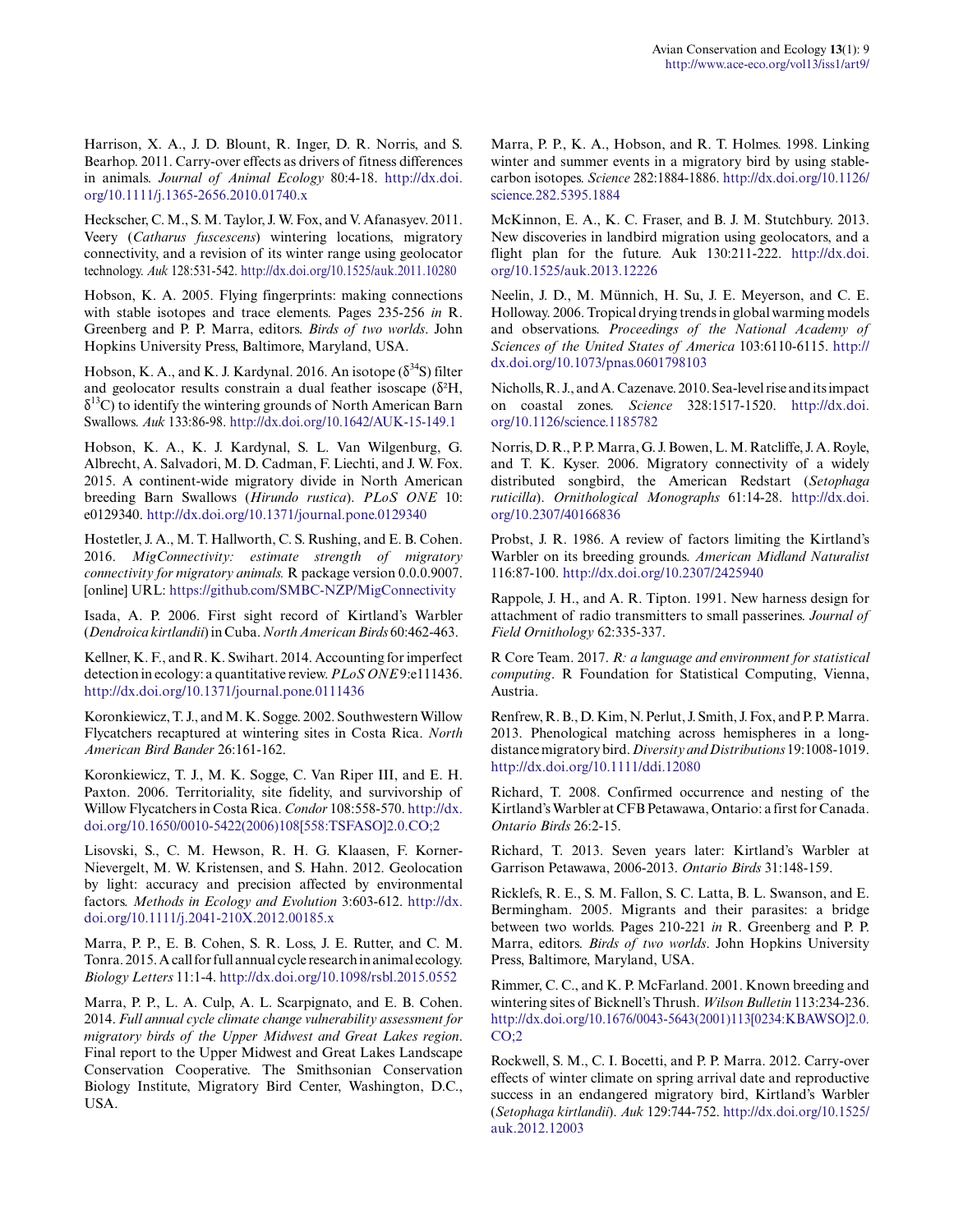Rockwell, S. M., J. M. Wunderle, Jr., T. S. Sillett, C. I. Bocetti, D. N. Ewert, D. Currie, J. D. White, and P. P. Marra. 2017. Seasonal survival estimation for a long-distance migratory bird and the influence of winter precipitation. *Oecologia* 183:715-726. [http://](http://dx.doi.org/10.1007%2Fs00442-016-3788-x) [dx.doi.org/10.1007/s00442-016-3788-x](http://dx.doi.org/10.1007%2Fs00442-016-3788-x) 

Royle, J. A., and D. R. Rubenstein. 2004. The role of species abundance in determining breeding origins of migratory birds with stable isotopes. *Ecological Applications* 14:1780-1788. [http://](http://dx.doi.org/10.1890%2F04-0175) [dx.doi.org/10.1890/04-0175](http://dx.doi.org/10.1890%2F04-0175) 

Rubenstein, D. R., C. P. Chamberlain, R. T. Holmes, M. P. Ayres, J. R. Waldbauer, G. R. Graves, and N. C. Tuross. 2002. Linking breeding and wintering ranges of a migratory songbird using stable isotopes. *Science* 295:1062-1065. [http://dx.doi.org/10.1126/](http://dx.doi.org/10.1126%2Fscience.1067124) [science.1067124](http://dx.doi.org/10.1126%2Fscience.1067124)

Ruegg, K. C., E. C. Anderson, K. L. Paxton, V. Apkenas, S. Lao, R. B. Siegel, D. F. DeSante, F. Moore, and T. B. Smith. 2014. Mapping migration in a songbird using high-resolution genetic markers. *Molecular Ecology* 23:5726-5739. [http://dx.doi.](http://dx.doi.org/10.1111%2Fmec.12977) [org/10.1111/mec.12977](http://dx.doi.org/10.1111%2Fmec.12977)

Rushing, C. S., T. B. Ryder, and P. P. Marra. 2016*a*. Quantifying drivers of population dynamics for a migratory bird throughout the annual cycle. *Proceedings of the Royal Society of London B: Biological Sciences* 283:1-10. [http://dx.doi.org/10.1098/rspb.2015.2846](http://dx.doi.org/10.1098%2Frspb.2015.2846) 

Rushing, C. S., T. B. Ryder, J. F. Saracco, and P. P. Marra. 2014. Assessing migratory connectivity for a long-distance migratory bird using multiple intrinsic markers. *Ecological Applications* 24:445-456. [http://dx.doi.org/10.1890/13-1091.1](http://dx.doi.org/10.1890%2F13-1091.1)

Rushing, C. S., T. B. Ryder, A. Scarpignato, and J. F. Saracco. 2016*b*. Using demographic attributes from long-term monitoring data to delineate natural population structure. *Journal of Applied Ecology* 53:491-500. [http://dx.doi.org/10.1111/1365-2664.12579](http://dx.doi.org/10.1111%2F1365-2664.12579)

Ryder, T. B., J. W. Fox, and P. P. Marra. 2011. Estimating migratory connectivity of Gray Catbirds (*Dumetella carolinensis*) using geolocator and mark–recapture data. *Auk* 128:448-453. [http://dx.](http://dx.doi.org/10.1525%2Fauk.2011.11091) [doi.org/10.1525/auk.2011.11091](http://dx.doi.org/10.1525%2Fauk.2011.11091) 

Sedinger, J. S., C. A. Nicolai, C. J. Lensink, C. Wentworth, and B. Conant. 2007. Black Brant harvest, density dependence, and survival: a record of population dynamics. *Journal of Wildlife Management* 71:496-506. [http://dx.doi.org/10.2193/2005-768](http://dx.doi.org/10.2193%2F2005-768)

Smith, T. B., S. Clegg, M. Kimura, and L. J. Lovette. 2005. Molecular genetic approaches to linking breeding and overwintering areas in five Neotropical migrant passerines. Pages 222-234 *in* R. Greenberg and P. P. Marra, editors. *Birds of two worlds*. John Hopkins University Press, Baltimore, Maryland, USA.

Stanley, C. Q., E. A. McKinnon, K. C. Fraser, M. P. MacPherson, G. Casbourn, L. Friesen, P. P. Marra, C. Studds, T. B. Ryder, N. E. Diggs, and B. J. M. Stutchbury. 2015. Connectivity of wood thrush breeding, wintering, and migration sites based on rangewide tracking. *Conservation Biology* 29:164-174. [http://dx.doi.](http://dx.doi.org/10.1111%2Fcobi.12352) [org/10.1111/cobi.12352](http://dx.doi.org/10.1111%2Fcobi.12352)

Stutchbury, B. J. M., S. A. Tarof, T. Done, E. Gow, P. M. Kramer, J. Tautin, J. W. Fox, and V. Afanasyev. 2009. Tracking longdistance songbird migration by using geolocators. *Science* 323:896. [http://dx.doi.org/10.1126/science.1166664](http://dx.doi.org/10.1126%2Fscience.1166664) 

Sutherland, W. J. 1996. Predicting the consequences of habitat loss for migratory populations. *Proceedings of the Royal Society B: Biological Sciences* 263:1325-1327. [http://dx.doi.org/10.1098/](http://dx.doi.org/10.1098%2Frspb.1996.0194) [rspb.1996.0194](http://dx.doi.org/10.1098%2Frspb.1996.0194)

Sykes, Jr., P. W., and M. H. Clench. 1998. Winter habitat of Kirtland's Warbler: an endangered Nearctic/Neotropical migrant. *Wilson Bulletin* 110:244-261.

Taylor, P. D., T. L. Crewe, S. A. Mackenzie, D. Lepage, Y. Aubry, Z. Crysler, G. Finney, C. M. Francis, C. G. Guglielmo, D. J. Hamilton, R. L. Holberton, P. H. Loring, G. W. Mitchell, D. Norris, J. Paquet, R. A. Ronconi, J. Smetzer, P. A. Smith, L. J. Welch, and B. K. Woodworth. 2017. The Motus Wildlife Tracking System: a collaborative research network to enhance the understanding of wildlife movement. *Avian Conservation and Ecology* 12(1):8. [http://dx.doi.org/10.5751/ACE-00953-120108](http://dx.doi.org/10.5751%2FACE-00953-120108)

Taylor, C. M., and D. R. Norris. 2010. Population dynamics in migratory networks. *Theoretical Ecology* 3:65-73. [http://dx.doi.](http://dx.doi.org/10.1007%2Fs12080-009-0054-4) [org/10.1007/s12080-009-0054-4](http://dx.doi.org/10.1007%2Fs12080-009-0054-4)

Taylor, C. M., and B. J. M. Stutchbury. 2016. Effects of breeding versus winter habitat loss and fragmentation on the population dynamics of a migratory songbird. *Ecological Applications* 26:424-437. [http://dx.doi.org/10.1890/14-1410](http://dx.doi.org/10.1890%2F14-1410)

Thorup, K., F. Korner-Nievergelt, E. B. Cohen, and S. R. Baillie. 2014. Large-scale spatial analysis of ringing and re-encounter data to infer movement patterns: a review including methodological perspectives. *Methods in Ecology and Evolution* 5:1337-1350. [http://dx.doi.org/10.1111/2041-210X.12258](http://dx.doi.org/10.1111%2F2041-210X.12258)

Townsend, J. M., and C. M. Rimmer. 2006. Known natal and wintering sites of a Bicknell's Thrush. *Journal of Field Ornithology* 77:452-454. [http://dx.doi.org/10.1111/j.1557-9263.2006.00077.x](http://dx.doi.org/10.1111%2Fj.1557-9263.2006.00077.x)

Trick, J. A., K. Grveles, D. DiTommaso, and J. Robaidek. 2008. The first Wisconsin nesting record of Kirtland's Warbler (*Dendroica kirtlandii*). *Passenger Pigeon* 70:93-102.

Walkinshaw, L. H. 1983. *Kirtland's Warbler: the natural history of an endangered species*. Cranbrook Institute of Science, Bloomfield Hills, Michigan, USA.

Webster, M. S., and P. P. Marra. 2005. The importance of understanding migratory connectivity and seasonal interactions. Pages 199-209 *in* R. Greenberg and P. P. Marra, editors. *Birds of two worlds*. John Hopkins University Press, Baltimore, Maryland, USA.

Webster, M. S., P. P. Marra, S. M. Haig, S. Bensch, and R. T. Holmes. 2002. Links between worlds: unraveling migratory connectivity. *Trends in Ecology and Evolution* 17:76-83. [http://dx.](http://dx.doi.org/10.1016%2FS0169-5347%2801%2902380-1) [doi.org/10.1016/S0169-5347\(01\)02380-1](http://dx.doi.org/10.1016%2FS0169-5347%2801%2902380-1) 

Wilcove, D. S., and M. Wikelski. 2008. Going, going, gone: is animal migration disappearing? *PLoS Biol* 6:e188. [http://dx.doi.](http://dx.doi.org/10.1371%2Fjournal.pbio.0060188) [org/10.1371/journal.pbio.0060188](http://dx.doi.org/10.1371%2Fjournal.pbio.0060188)

Wunderle, J. M., Jr., D. Currie, E. H. Helmer, D. N. Ewert, J. D. White, T. S. Ruzycki, B. Parresol, and C. Kwit. 2010. Kirtland's